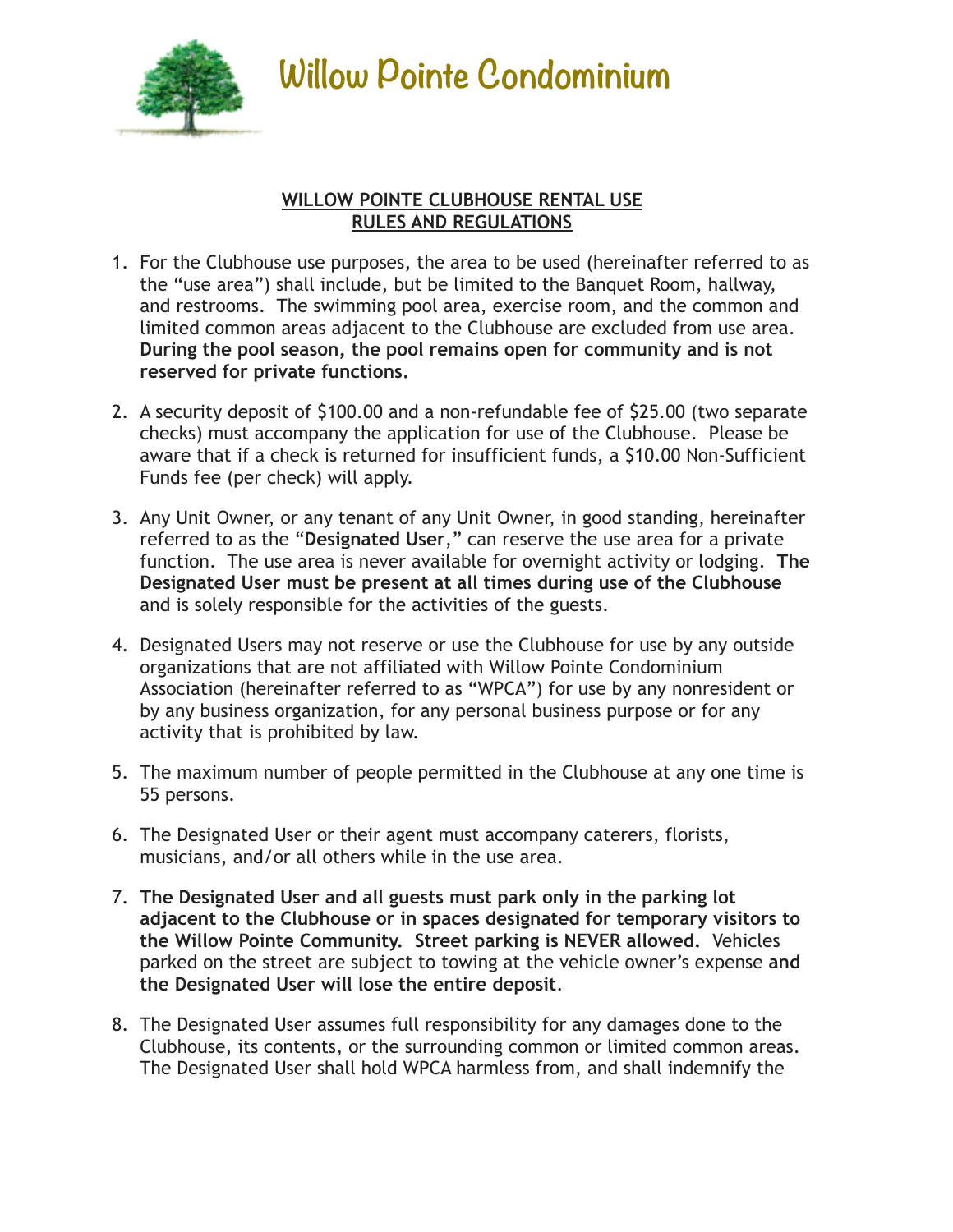

WPCA for, any claims against the WPCA for damages, including reasonable attorney's fees and court costs suffered by the WPCA.

- 9. WPCA reserves the right to refuse future use of the Clubhouse to any Designated User if damage to the Clubhouse area or any other common or limited common area results from that Designated User being responsible for the damage.
- 10.Respect for community residents and WPCA personnel, vendors, and contractors will be observed before, during, and after any function.
- 11.The WPCA Board of Directors, Clubhouse Coordinator, and/or Management Persons reserve the right to free access to all portions of the Clubhouse at all times.
- 12.Pets are not allowed in the Clubhouse or the common or limited common areas. This will not exclude registered service animals being used as companions for disabled persons.
- 13.A rental event participant on the pool deck during pool season is subject to the pool rules. No wet bathing suits are permitted inside the Clubhouse, except for the restrooms and adjacent hallway. Violation of pool rules may result in a penalty and/or loss of pool and Clubhouse use and rental privileges.
- 14.It is the responsibility of the Designated User using the Clubhouse to ensure that it is left in the same condition as it was found prior to the function.
	- a. All trash, decorations, and food are to be removed.
	- b. Rest rooms are to be left in a clean condition free of debris or trash.
	- c. Decorations of any kind may not be nailed or tacked to any surface, nor can transparent tape be used to attach anything to painted surfaces.
	- d. Designated User guests must evacuate the Clubhouse by 1:00 AM and Designated User by 1:30 AM. All doors and windows must be locked. Cleaning must **not** resume until after 6:00 AM.
	- e. Cleaning must be completed with the Clubhouse condition restored and key placed in Clubhouse "Comments" lockbox not later than 10:00 AM the day following the function.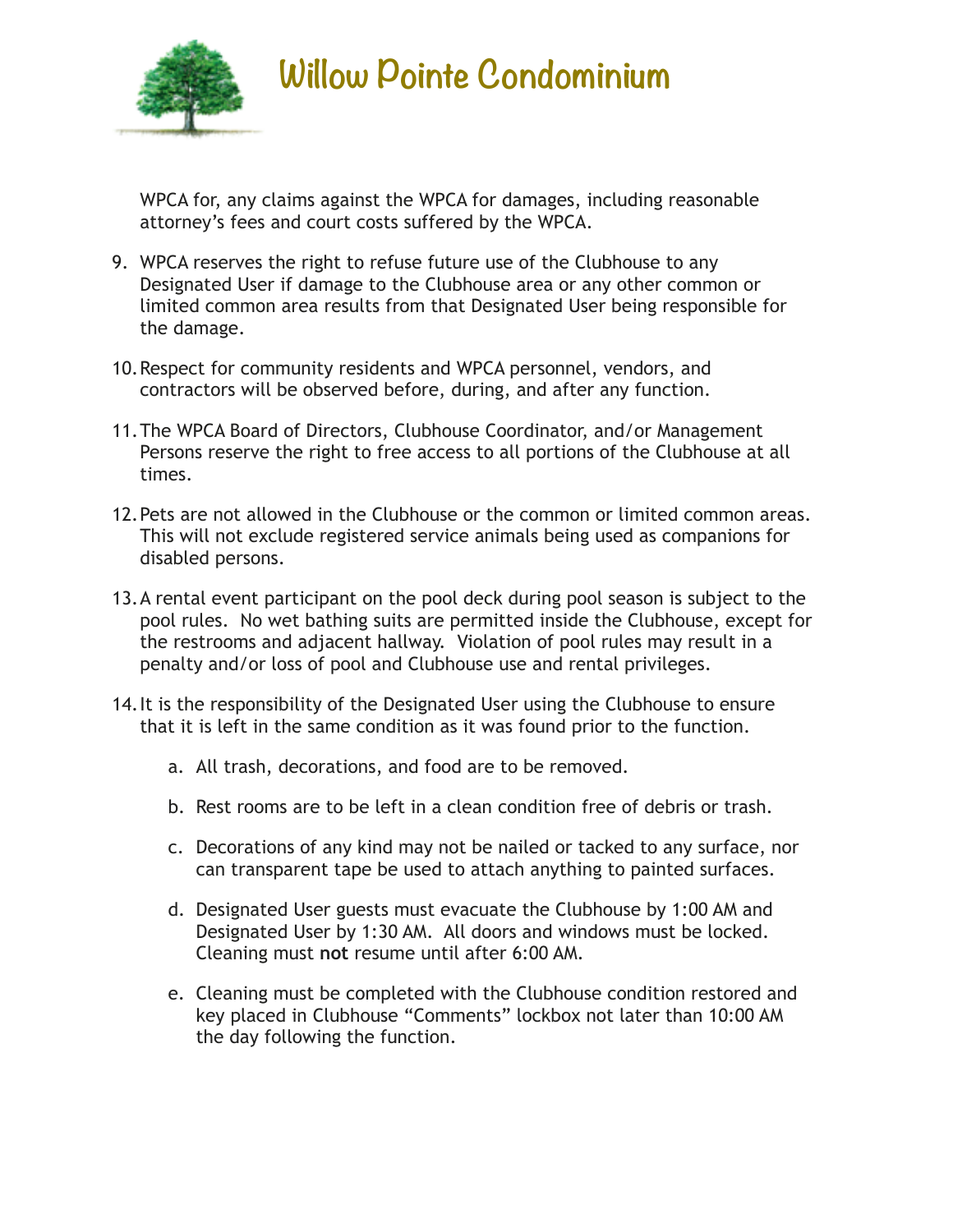

- f. Attached checklist must be completed by Designated User (and verified by Facility Manager or WPCA Board Member), to assure compliance with rules and regulations regarding post-rental condition of Clubhouse.
- 15.Following the Designated User's use of the clubhouse, the security deposit will be refunded or applied in whole or in part to restore the Clubhouse to its original condition. The Clubhouse Coordinator and/or Management will determine the condition of the Clubhouse after use. This determination will be done within 24-48 hours of the Designated User's use.
- 16.Costs for any cleaning and/or repair to the Clubhouse or adjacent common or limited common areas as a result of use by a Designated User and/or guests shall be assessed against the Designated User to the extent it exceeds the amount of the security deposit. Designated User consents that the assessment together with reasonable attorney fees, court costs, and/or collection costs shall constitute a legal lien against the Designated User's Unit and that any such lien may be foreclosed.
- 17.Violation of any rule or regulation will result in the forfeiture of part or all of the security deposit. This is in addition to any other remedy available to WPCA, including the filing of a lien for any costs or damages suffered by WPCA.
- 18.Alcoholic beverages may be served to persons of legal age and in accordance with State and Local laws but must ever be sold under ANY circumstances. **Alcoholic beverages must be consumed within the banquet room of the Clubhouse only.** Actions of the Designated User's guests attending generally and those consuming alcoholic beverages specifically are the sole responsibility of the Designated User. Any disturbance created by activity of the Designated User and/or guests of the Designated User shall be deemed sufficient cause to deny future use of the Clubhouse and may result in monetary damages being levied against the Designated User.
- 19.Designated Users must be present during the inspection or forfeit the right to protest any withholding of the deposit in whole or in part and/or additional assessment for damage costs exceeding the amount of the deposit.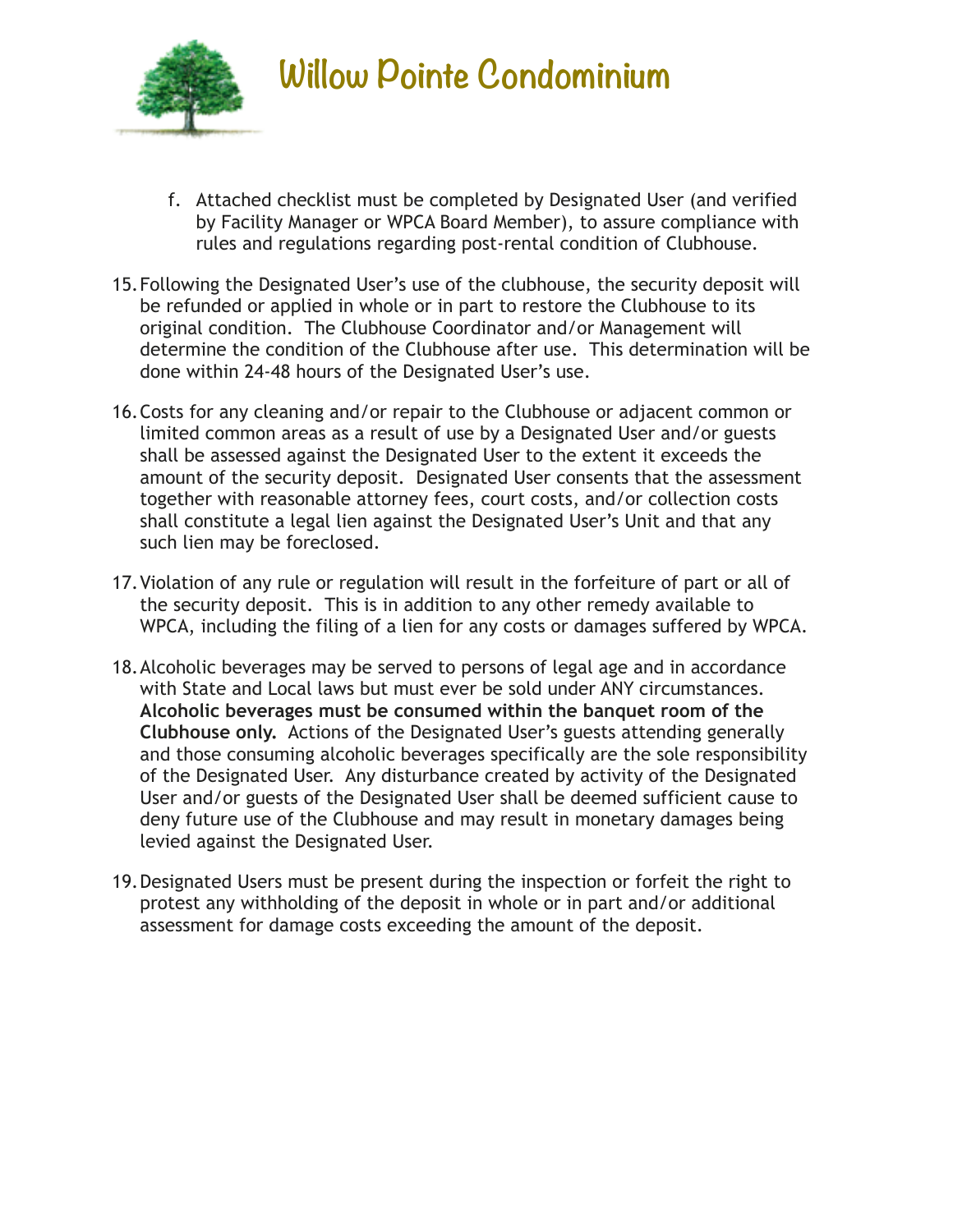

## **CLUBHOUSE RENTAL USE INSPECTION CHECKLIST**

The following is a checklist to be used following any event in the Willow Pointe Clubhouse. The facility is to be left essentially as it was prior to rental. Failure to clean and secure the building will result in a reduction to the amount of the deposit returned as indicated below.

| <b>GENERAL CLEANING</b><br>NO's"                                                      | <b>SAFETY ISSUES</b>         | <b>ABSOLUTE "NO-</b>                                                               |
|---------------------------------------------------------------------------------------|------------------------------|------------------------------------------------------------------------------------|
| $$0-$50$                                                                              | \$50-\$100                   | \$100                                                                              |
| <b>Hard Floors</b><br>Cleaned<br>Tables/Chairs<br>Cleaned                             |                              | Door from banquet<br>room to hallway<br>closed/locked<br><b>Appliances turned</b>  |
| _Furniture Arranged<br>as original<br>configuration<br>All trash removed              |                              | off (as applicable)<br>Thermostat reset<br>to temperature it was<br>upon occupancy |
| _Any leftover food<br>removed                                                         | All exterior doors<br>locked |                                                                                    |
| All fans turned off<br>_All lights off<br><b>Bathrooms</b><br>cleaned/toilets flushed | Windows shut and<br>locked   |                                                                                    |
|                                                                                       |                              |                                                                                    |